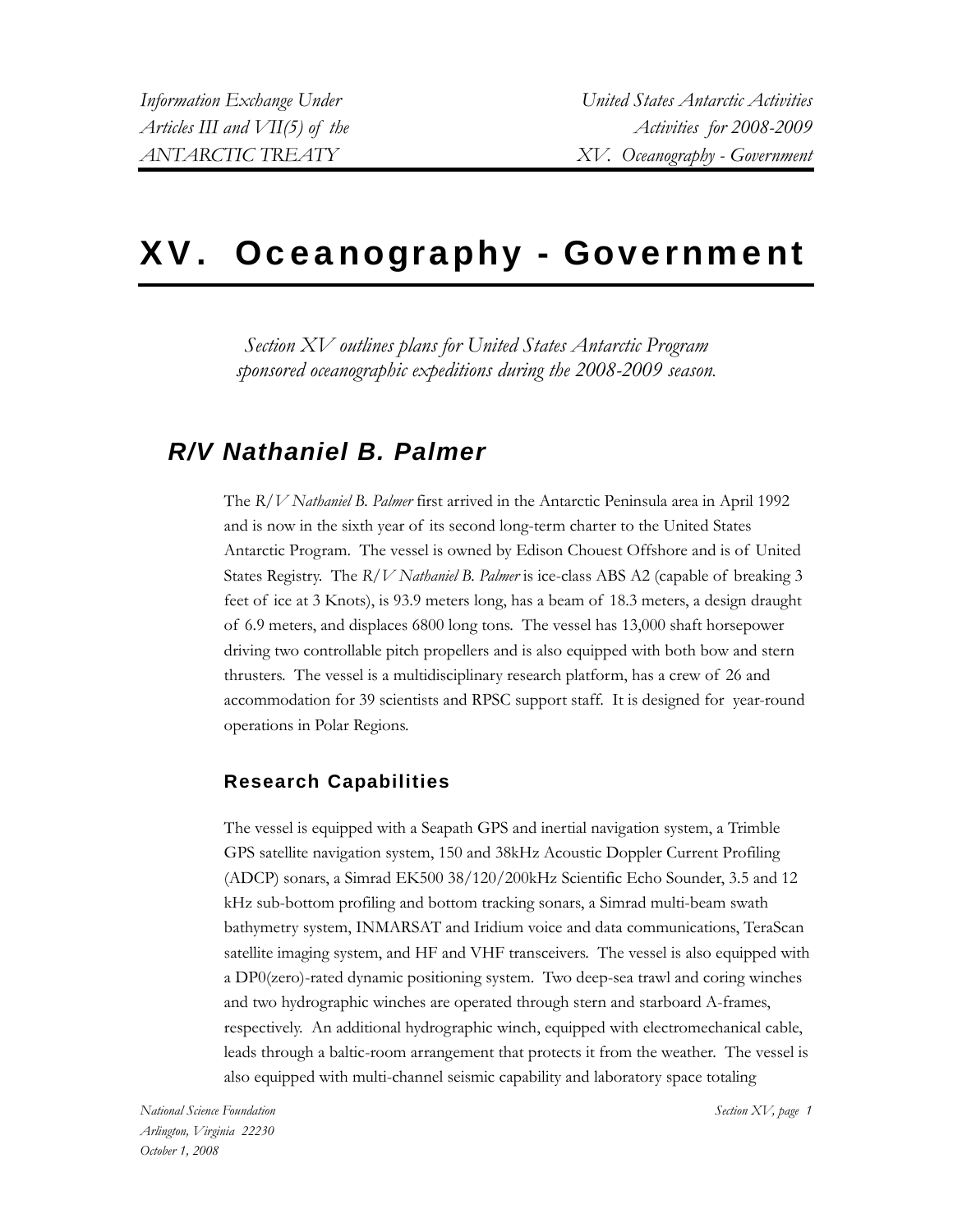approximately 520 square meters, all located contiguously on the main deck. The vessel also has a suite of portable lab vans. Zodiac inflatable boats and an aluminum landing craft are available for ship-to-shore transport and sample collection.

**Ship's Masters:** Captains Mike Watson and Joe Borkowski

#### **Scientific Programs in the Antarctic Treaty Area**

The *R/V Nathaniel B. Palmer* will conduct cruises in the Southern Ocean surrounding Antarctica. Scientific research conducted onboard will include the following disciplines: Marine Biology, Marine Geology and Geophysics, and Physical and Chemical Oceanography.

#### **Intended Tracks and Schedule**

The vessel is scheduled for work in the mid-latitudes of the Pacific Ocean during the 2008-2009 season, including the Pacific and Southern Oceans and Ross Sea. Ports of call will include: Lyttelton, New Zealand; McMurdo Station, Antarctica; Punta Arenas, Chile, and Palmer Station, Antarctica. The NBP will sail in support of approximately six science cruises during the 2008-2009 season.

### *R/V Laurence M. Gould*

The *R/V Laurence M. Gould* first arrived in the Antarctic Peninsula in January 1998. The vessel is owned by Edison Chouest Offshore and is of United States Registry. The vessel is on long-term charter to support the United States Antarctic Program. The *R/V Laurence M. Gould* is ice-class ABS A1 (capable of breaking 1 foot of ice at continuous forward motion), is 70.1 meters long, has a beam of 14.02 meters, a design draught of 5.48 meters and displaces 3780 long tons. The vessel has 4,575 shaft horsepower driving two controllable pitch propellers and is also equipped with a bow thruster. The vessel is a multidisciplinary research platform with a crew of 16 and accommodation for 28 scientists and RPSC staff. It is designed for year-round operations in polar regions.

*National Science Foundation Arlington, Virginia 22230 October 1, 2008* 

*Section XV, page 2*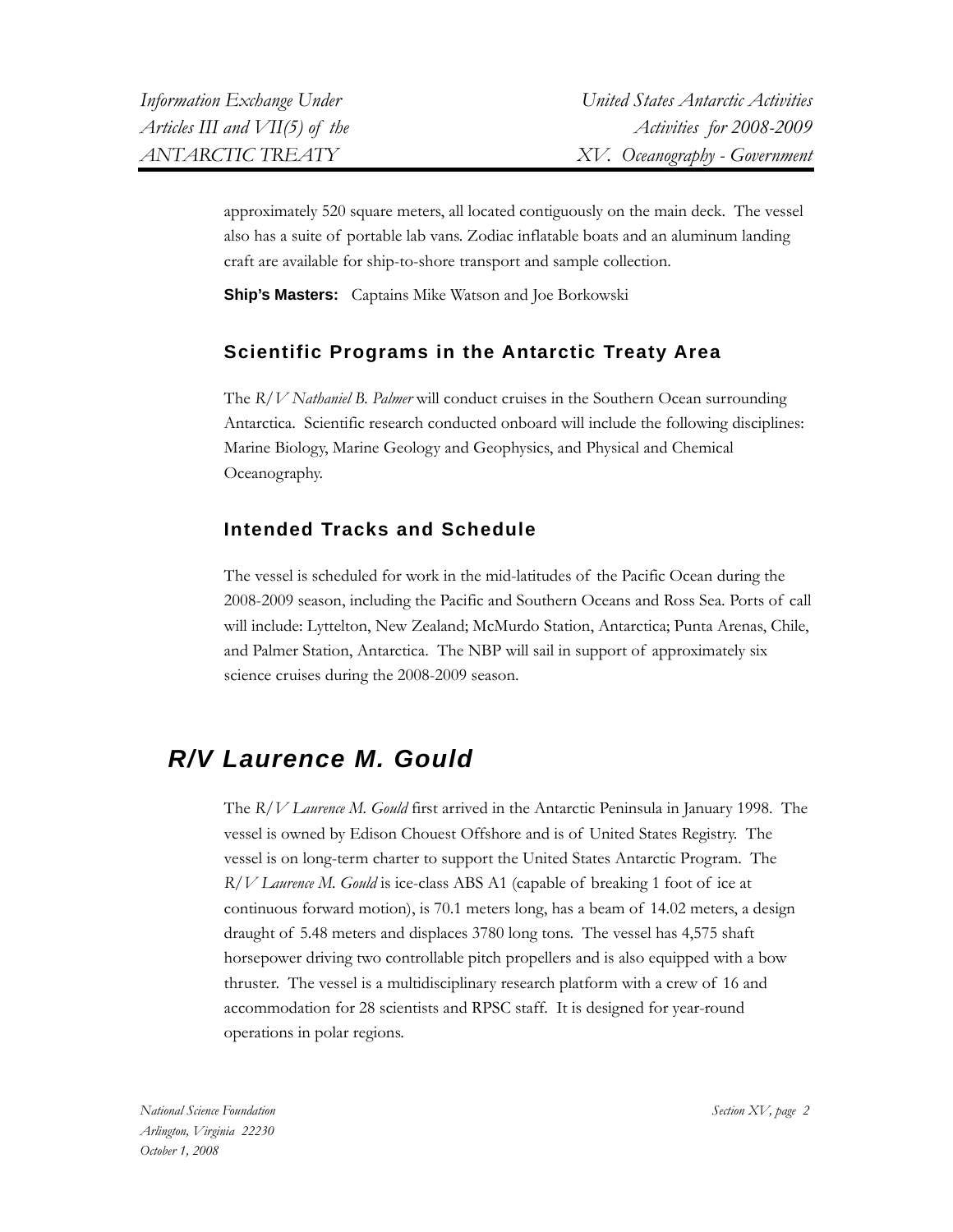#### **Research Capabilities**

The vessel is equipped with a GPS satellite precision navigation system, an Ashtech GPS, 150 and 38 kHz Acoustic Doppler Current Profiling (ADCP) sonars, 3.5 and 23 kHz sub-bottom profiling and bottom tracking sonars, INMARSAT and Iridium voice and data communications and HF and VHF transceivers. A deep-sea trawl winch and two hydrographic winches are to be operated through either a stern or starboard side Aframe. One hydrographic winch, equipped with electromechanical cable, leads through a baltic-room arrangement that protects it from the weather. Various over-the-side sampling equipment will be handled through use of an articulated Hiab crane on the ship's fantail. In addition, the vessel is equipped with laboratories totaling 99 square meters and a suite of portable laboratory vans. A 22-foot aluminum landing craft and Zodiacs inflatable boats are available for ship-to-shore transport and sample collection.

**Ship's Masters:** Captains Scott Flanagan and Joseph Abshire

#### **Scientific Programs in the Antarctic Treaty Area**

The *R/V Laurence M. Gould* will conduct cruises in the Antarctic Peninsula area of the Southern Ocean and Drake Passage. Research projects supported during the 2008-2009 season will include Marine Biology, Chemical and Physical Oceanography, and Marine Geology and Geophysics. The *R/V Laurence M. Gould* will also provide logistics support to transport scientists, cargo, and personnel to and from Palmer Station from its primary port of Punta Arenas, Chile.

#### **Intended Tracks and Schedule**

The *R/V Laurence M. Gould* will provide transport as described above and provide oceanographic and field camp research support in and around the Bransfield Strait area of the Antarctic Peninsula. Ports of call will include: Punta Arenas, Chile and Palmer Station, Antarctica. During the 2008-2009 season, the vessel will sail in support of nine science cruises, two peninsula research field camp openings, and numerous Palmer Station staff and resupply shuttles in the Antarctic Peninsula area.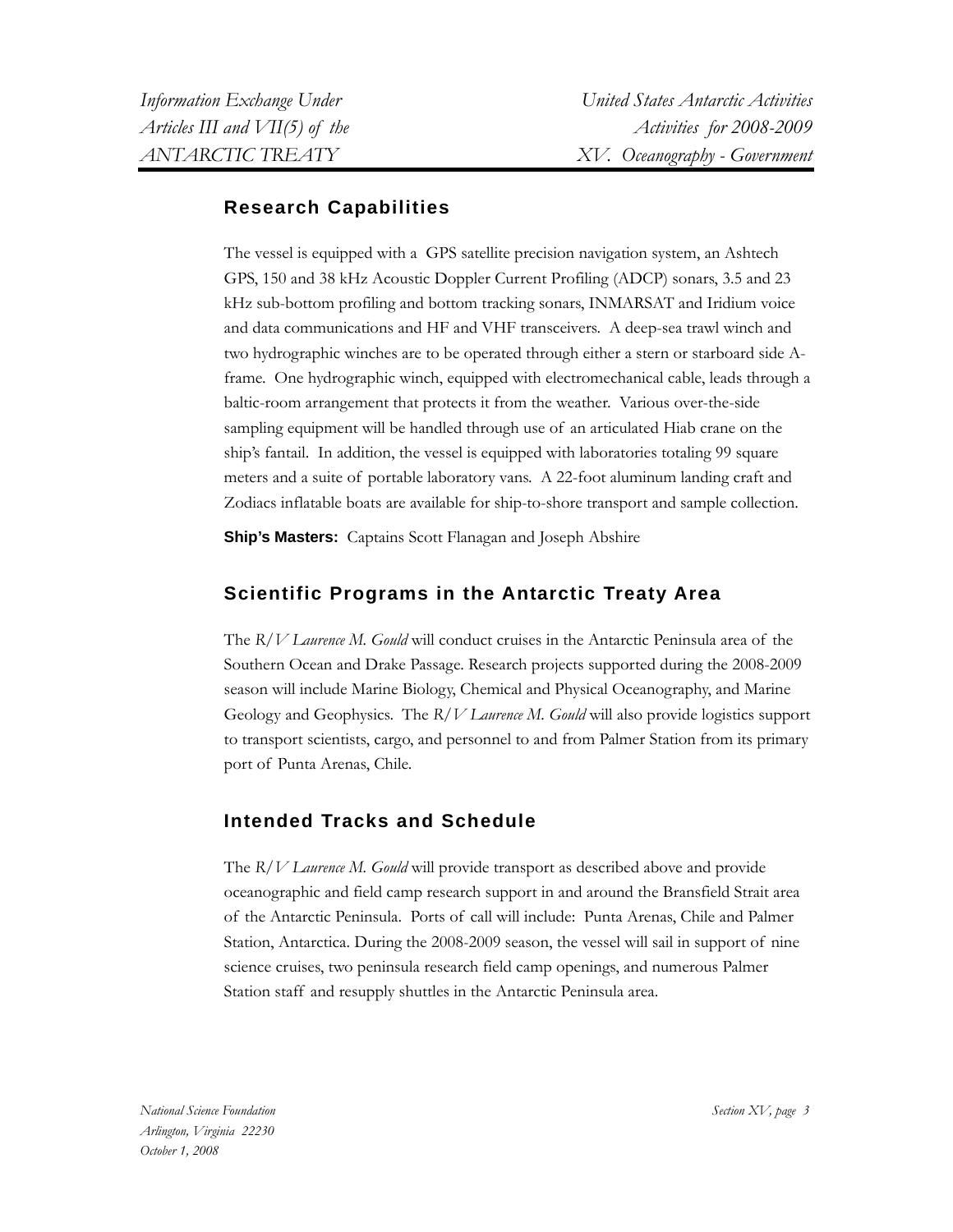## *R/V Yuzhmorgeologiya*

The R/V Yuzhmorgeologiya was constructed in 1985 and is an ice class ship, capable of stable operations in extreme conditions. The vessel is 104.5 Meters overall length, a beam of 16 Meters, and a displacement of 5626 tons. It is driven by two 3500 hp engines and carries a fuel stock of 1220 tons, giving her a cruising range of 21,000 miles. The vessel accommodates a total of 91 crew and passengers. The ship and shipowner are fully trained, certified and operating in accordance with ISM (International Safety Management) standards. All personnel, equipment and operations are in full compliance with SOLAS, MARPOL, GMDSS, COLREG-72, ILLC 1966/88, and STCW-78.

#### **Research Capabilities**

Geology and microbiology wet laboratories are available onboard with additional analytical chemistry capabilities. Service workshops are dedicated to mechanical and electromechanical maintenance (facilities exist onboard for arc and gas welding and grinding), computing center equipment repair, and photo and TV equipment maintenance. Navigation and communications systems include an integrated navigation system, scientific survey echo sounders, GPS (Furuno), subsea acoustic navigation (optional), radar (Furuno), 2 gyros, GMDSS, Furuno, and NMARSAT B. Underwater equipment for biological and lithological/mineralogical are available as well as the following deployment/handling systems:

- A-Frame 16.0 t
- $I-Frames (2)$  1.2 t each
- Cranes (4) 3.6 t each
- Traction winch 160 kN
- Trawl winches (2) 16 t max ea.
- Geophysical winches (2) 8 kN each
- Geophysical winch 6 kN
- Geophysical winch 5 kN
- Air gun winch 18 kN
- Other winches (2) 11.2 t each